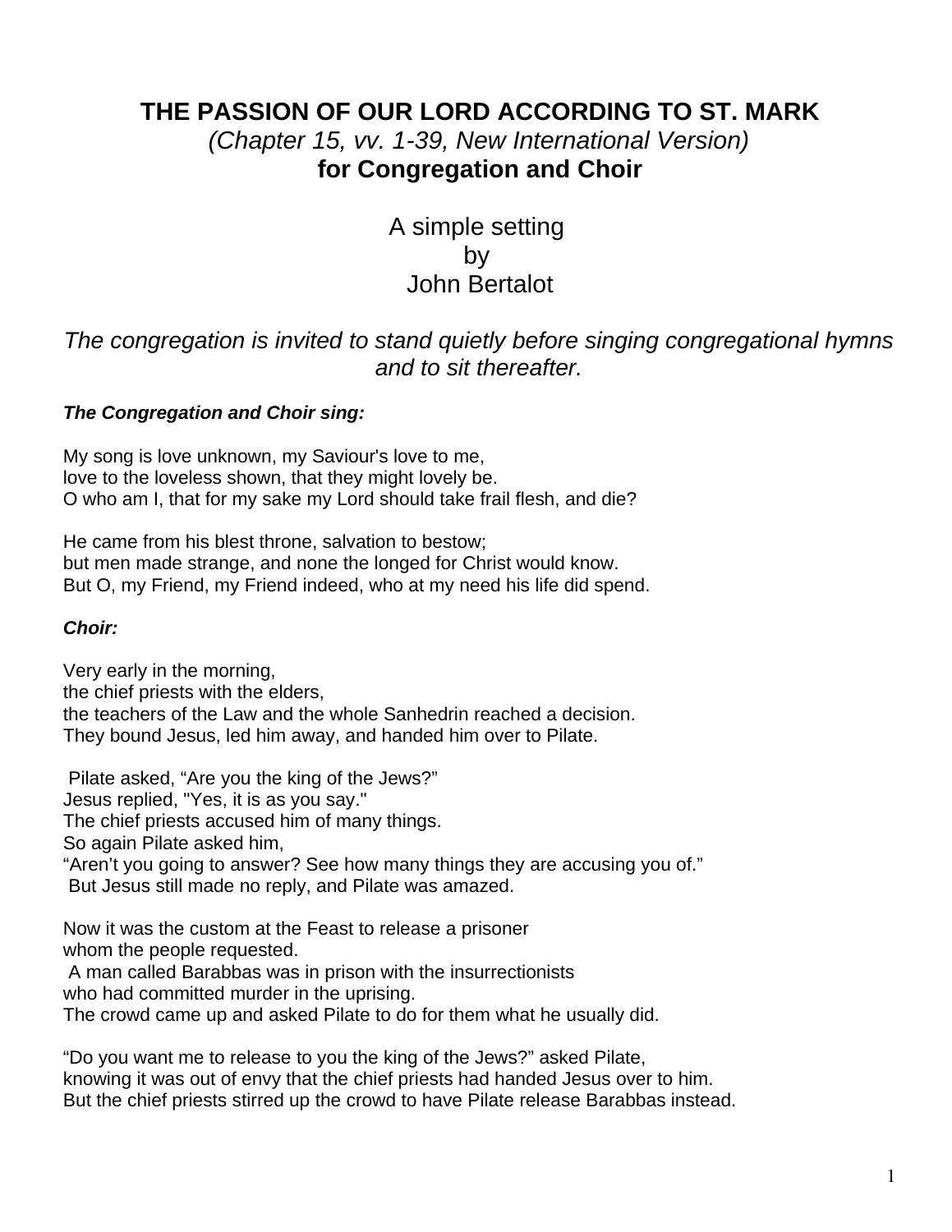Pilate asked them, "What shall I do, then, with the one you call the king of the Jews?" "Crucify him!" they shouted. "Why? What crime has he committed?" But they shouted all the louder, "Crucify, him!" Wanting to satisfy the crowd, Pilate released Barabbas to them. He had Jesus flogged, and handed him over to be crucified.

#### *The Congregation and Choir sing:*

Why, what hath my Lord done? What makes this rage and spite? He made the lame to run, he gave the blind their sight. Sweet injuries! yet they at these themselves displease, and 'gainst him rise.

#### *Choir:*

The soldiers led Jesus away into the palace that is the Praetorium and called together the whole company of soldiers. They put a purple robe on him, then twisted together a crown of thorns and set it on him. And they began to call out to him, "Hail, king of the Jews!"

#### *The Congregation and Choir sing:*

I cannot tell how silently he suffered, as with his peace he graced this place of tears, or how his heart upon the cross was broken, the crown of pain to three and thirty years. But this I know, he heals the broken hearted, and stays our sin, and calms our lurking fears, and lifts the burden from the heavy laden, for yet the Saviour of the world is here.

#### *Choir:*

Again and again they struck him on the head with a staff and spit on him. Falling on their knees, they paid homage to him. And when they had mocked him, they took off the purple robe and put his own clothes on him. Then they led him out to crucify him.

#### *The Congregation and Choir sing:*

Were you there when they crucified my Lord? Were you there when they crucified my Lord? Oh, sometimes it causes me to tremble, tremble, tremble. Were you there when they crucified my Lord?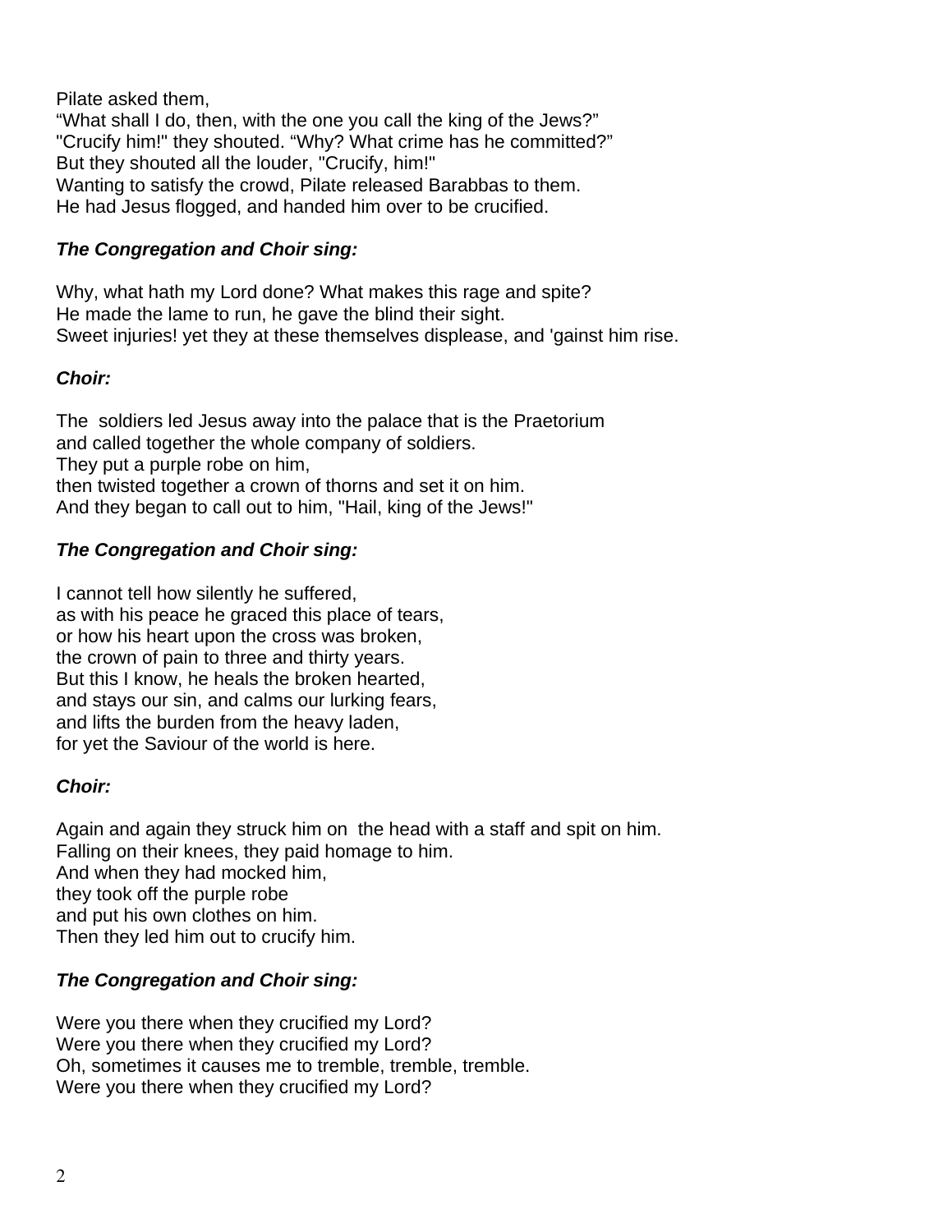# *Choir:*

A certain man from Cyrene, Simon, the father of Alexander and Rufus, was passing by on his way in from the country and they forced him to carry the cross.

They brought Jesus to the place called Golgotha (which means The Place of the Skull). Then they offered him wine mixed with myrrh, but he did not take it. And they crucified him. Dividing up his clothes, they cast lots to see what each would get.

# *The Congregation and Choir sing:*

Were you there when they nailed him to the tree? Were you there when they nailed him to the tree? Oh, sometimes it causes me to tremble, tremble, tremble. Were you there when they nailed him to the tree?

#### *Choir:*

It was the third hour when they crucified him.

The written notice of the charge against him read: THE KING OF THE JEWS. They crucified two robbers with him, one on his right and the other on his left. Those who passed by hurled insults at him, shaking their heads and saying, "So! You who are going to destroy the temple and build it in three days, come down from the cross and save yourself!"

In the same way the chief priests and teachers of the law mocked him among themselves, and said, "He saved others but he cannot save himself! Let this Christ, this King of Israel, come down now from the cross, that we may see and believe!". Those crucified with him also heaped insults on him.

# *The Congregation and Choir sing:*

Cross of Jesus, cross of sorrow, where the blood of Christ was shed, perfect man on thee was tortured, perfect God on thee has bled.

Here the King of all the ages, throned in light ere worlds could be, robed in mortal flesh, is dying, crucified by sin for me.